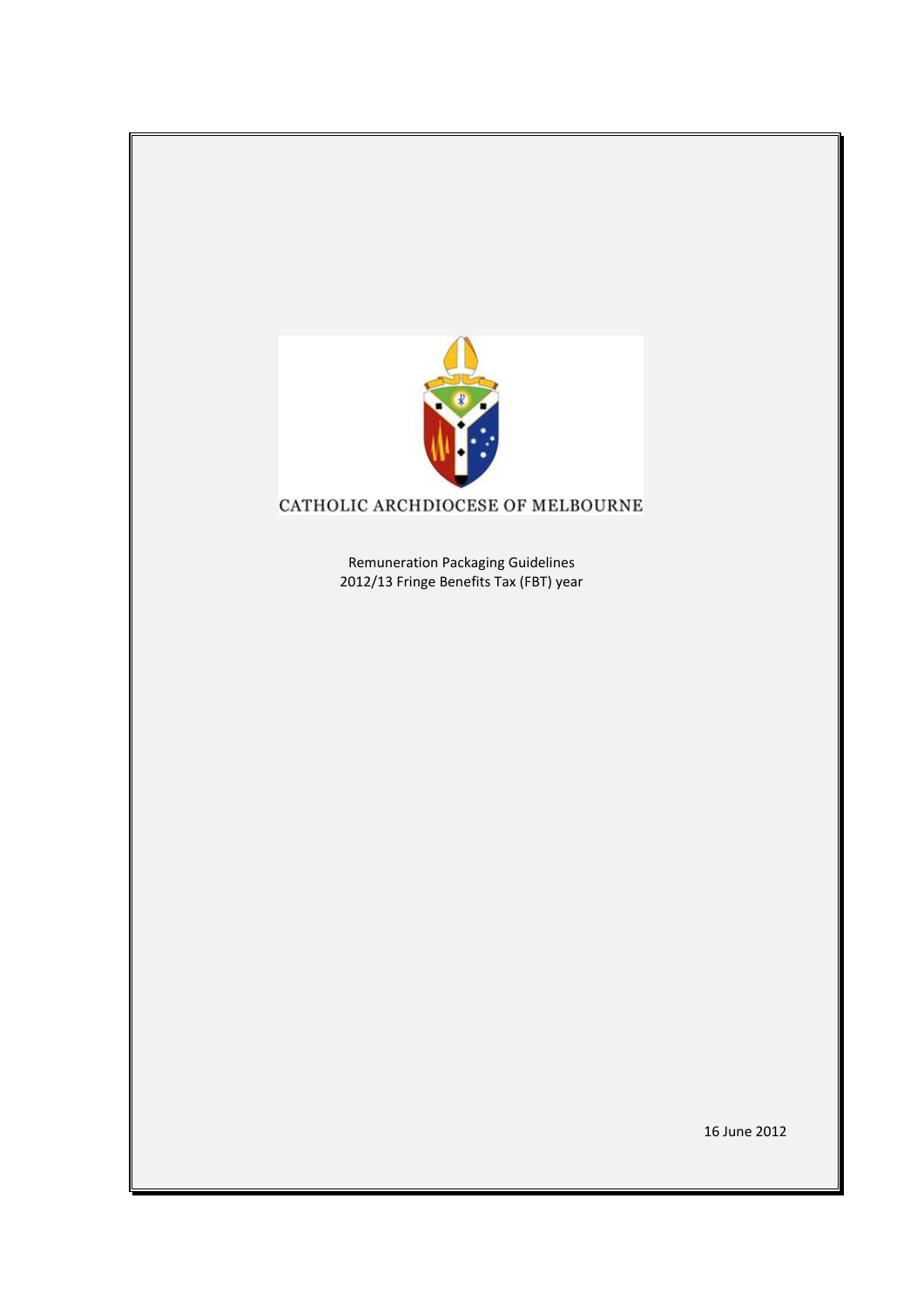## **Purpose**

The purpose of this policy is to promulgate the Archdiocese's Remuneration Packaging Guidelines for the 2012/13 Fringe Benefits Tax (FBT) year.

# **Application**

This advice provides details of the remuneration packaging policy and arrangements, which are available to full time and part time employees of the Catholic Archdiocese of Melbourne. It does not apply to employees of the Catholic Education Office, the Catholic Development Fund, CatholicCare, or other agencies, which with the approval of the Business Manager, have developed their own remuneration packaging policies. Together with the Tax Acts, it regulates and defines the types of benefits that can be included in an employee's remuneration package and how the benefits are treated for taxation purposes.

# **Background**

Remuneration Packaging enables employees to take benefits instead of salary, which can result in an increase in net remuneration. However, that will depend upon the employee's personal circumstances and it is strongly recommended that employees obtain independent financial counselling before entering into a Remuneration Package Agreement.

Employees who are paid a total remuneration package (TRP) have the option to remuneration package (ie employees whose remuneration is determined through the Executive Remuneration Committee process and those covered by the "Catholic Archdiocese of Melbourne Conditions of Employment for diocesan employees 2011"). For those also covered by an Award, remuneration packaging is limited to the over award component of their remuneration unless the relevant Award provides otherwise. Employees must package the employer's superannuation guarantee (SG) obligations and any employer provided vehicle under the Benefit Car Scheme from within their remuneration.

# **Remuneration Packaging Options**

Employees may determine the mix of salary and benefits from the following.

- Additional superannuation
- Exempt benefits items
- Health fund premiums **(available only to those employed prior to 1 April 2006)**
- Loan repayments

## **Income tax**

The salary portion of the remuneration package will continue to be subject to Pay As You Go (PAYG) taxation deductions in accordance with the Tax Acts*.*

## **Benefit related taxation issues**

The taxation of the benefits on offer fall into the following categories:

- Tax on superannuation contributions
- Exempt Benefits items
- Fringe Benefits Tax items
- Goods and Services Tax (GST) items

## **Tax on superannuation contributions**

Superannuation contributions are subject to a Contribution Tax of 15% which is deducted by the superannuation fund and remitted to the Australian Taxation Office. From 1 July 2012, High Income Earners are subject to an additional surcharge of 15% and those earning less than \$37,000 a year can expect a refund of the contribution tax deducted from their super account under the Low Income Super Contribution arrangement. There is no Fringe Benefits Tax payable on this benefit. The GST does not apply in respect of superannuation payments.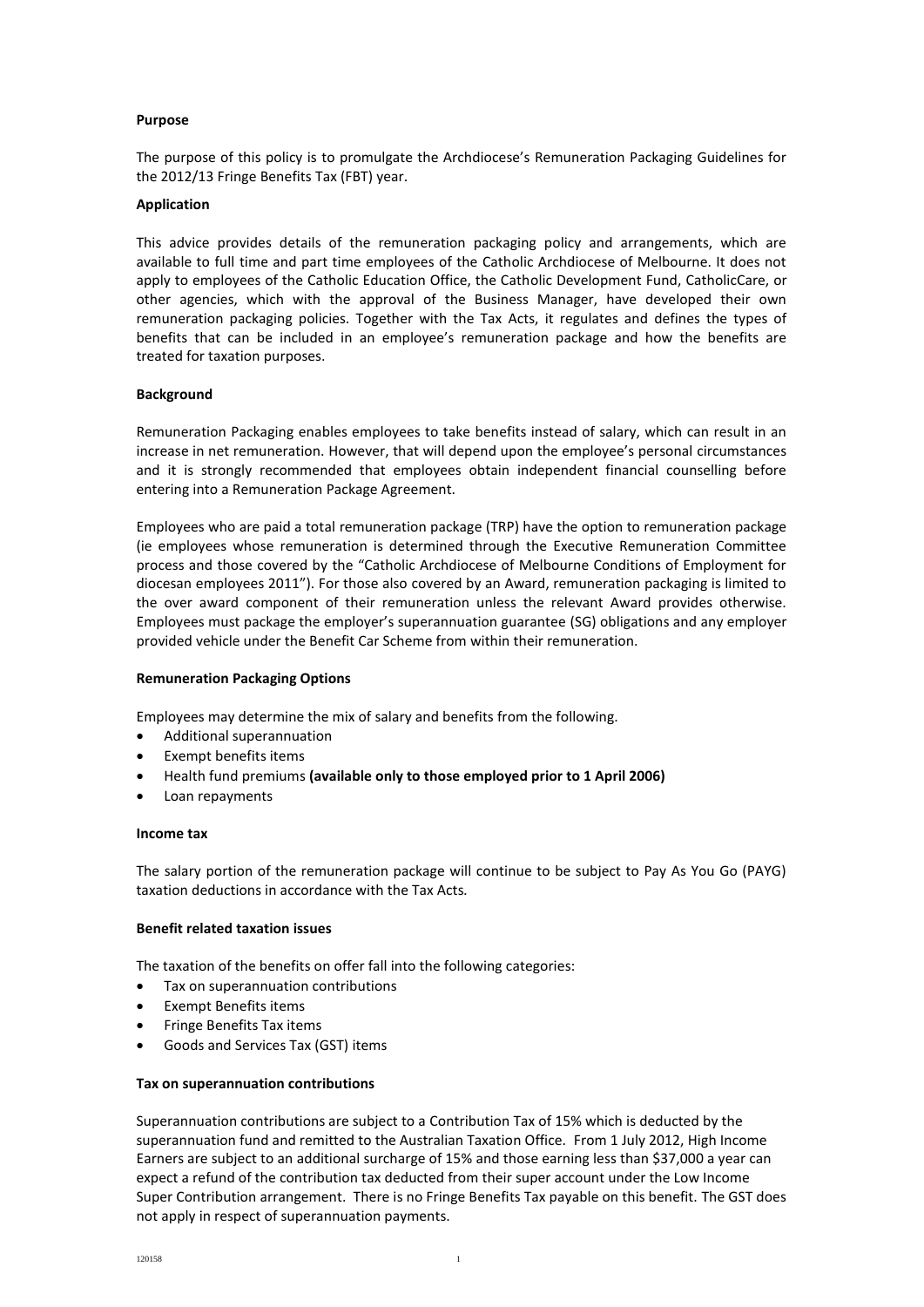Employees need to be aware that from 1 July 2007, an employee for whom 'excessive' deductible contributions are made may be penalised.

Deductible contributions for an employee in the 2012/13 income year are excessive if they exceed \$25,000. Deductible contributions include superannuation guarantee and voluntarily contributions made under remuneration sacrificing arrangements.

Where excessive deductible contributions are made for an employee, the employee is penalised by additional tax being imposed on the contributions. They are taxed at 46.5%.

## **Exempt Benefits items**

Airport lounge membership for example is exempt from the application of Fringe Benefits Tax. GST applies.

# **Fringe Benefits Tax (FBT)**

FBT was introduced in 1986 to tax the value of fringe benefits provided by an employer to an employee or associate (related third party) in place of, or in addition to, the employee's salary or wages. FBT is payable by the employer on fringe benefits provided to employees. However, any FBT costs incurred by the employer will be met from the remuneration package of the employee.

# **Fringe Benefits Tax items**

Health fund premiums and loan repayments are subject to the FBT.

# **GST**

The amount of FBT payable is dependent on whether the benefit is subject to GST. For example, if the value of the benefit is \$1,000 and the benefit is not subject to GST eg loan repayment, the FBT is calculated as follows:

| $=$ | \$1,000                 |
|-----|-------------------------|
| $=$ | \$1.869                 |
| $=$ | \$1.869                 |
| $=$ | $$1,869x 46.5\% = $969$ |
|     |                         |

None of the remuneration packaging options on offer, which attract FBT, attract GST.

## **FBT employment related issues**

The Catholic Archdiocese of Melbourne is a rebateable employer for its employees. It is eligible for the 48% FBT rebate up to a grossed up value of \$30,000 which is equivalent to a non grossed up taxable value of \$16,050, where the FBT gross up rate of 1.8692 is used.

Some Church bodies, which use this document as a policy reference, have public benevolent institution (PBI) exempt benefit status up to a grossed up maximum of \$30,000 per annum.

The implication of the rebate and the exemption are explained in the following paragraphs.

## **Full FBT status employers**

Cost to package  $=$  benefit + effective FBT rate  $= $1 + $0.8692$  $= $1.8692$ 

Gross up factor (GUF) =  $1/(1-t)$  (where t = applicable tax rate) ie the GUF where full FBT applies (ie 46.5%) = 1/1-0.465 = 1/.0535 = 1.8692. In a Full FBT environment the cost to package of say \$10,000 of packaged payments to a mortgage is \$18,692 (\$10,000 x GUF 1.8692). Put another way, the effective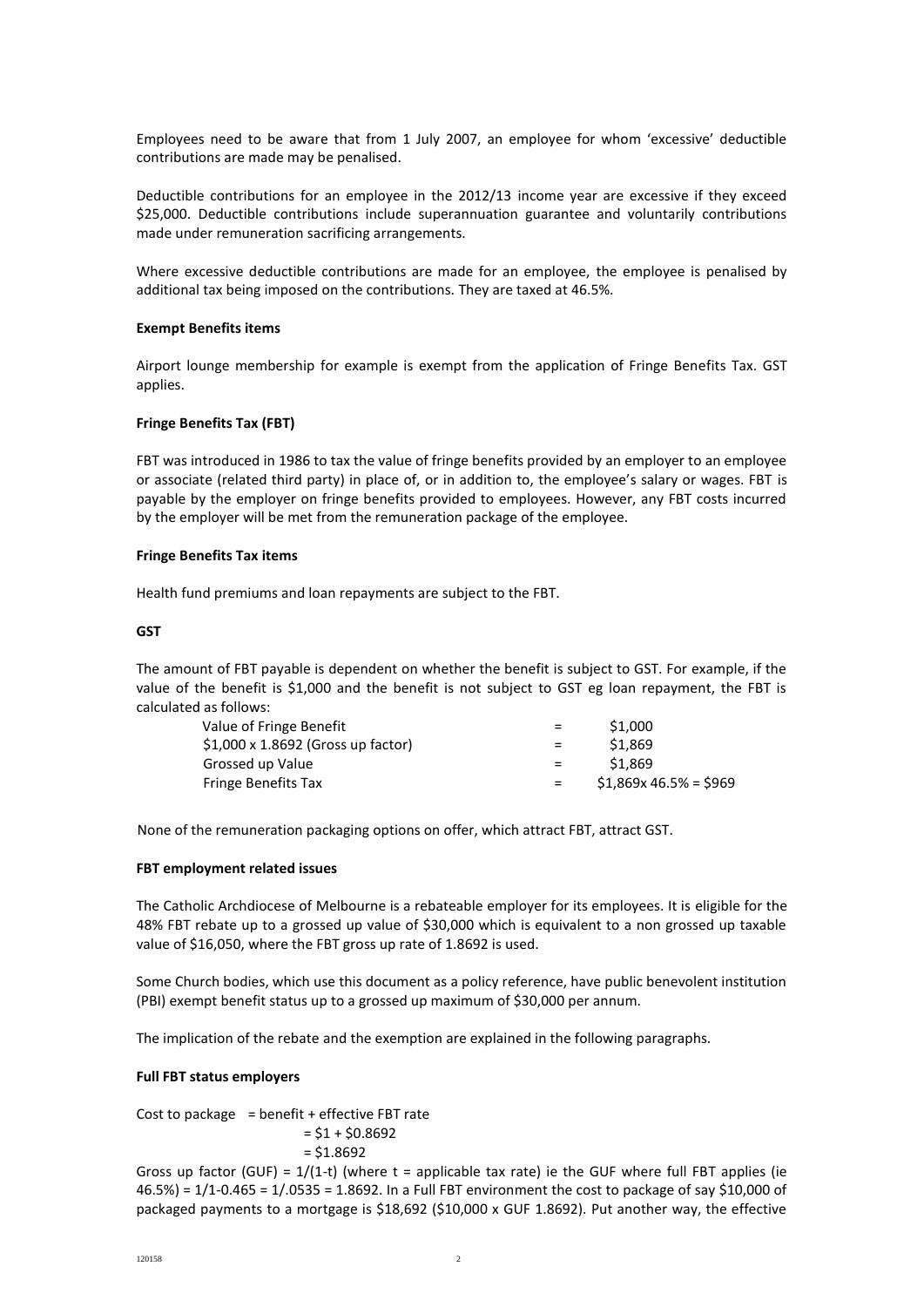FBT rate is 86.92%.

## **Rebate FBT status employers**

The rebate is 48% of full FBT, ie the employer pays 52% of full FBT. The effective FBT rate for rebate employers is 45.2% calculated as follows; Effective full FBT rate 0.8692 x 52% = 0.4520 (or 45.2%).

## **Exempt FBT status employers**

No FBT is payable on benefits up to a grossed up value of \$30,000.

# **Pastoral Associates**

The Archdiocese regards Pastoral Associates accredited at grade 2 level and employed in Pastoral Associate grade 2 positions as religious practitioners for exempt benefit purposes.

Pastoral Associates wishing to access benefits exempt from fringe benefits tax need to do so in accordance with the provisions of Tax Ruling TR 92/17 which can be located on the Australian Tax Office's web sit at

[http://law.ato.gov.au/atolaw/print.htm?DocID=TXR%2FTR9217%2FNAT%2FATO%2F00001&PiT=19930](http://law.ato.gov.au/atolaw/print.htm?DocID=TXR%2FTR9217%2FNAT%2FATO%2F00001&PiT=19930325000001&Life=19921210000001-99991231235959) [325000001&Life=19921210000001-99991231235959](http://law.ato.gov.au/atolaw/print.htm?DocID=TXR%2FTR9217%2FNAT%2FATO%2F00001&PiT=19930325000001&Life=19921210000001-99991231235959)

The savings resulting from such packaging may by agreement be shared between the employer and the employee.

## **Impact for Remuneration Packaging**

Remuneration packaging works for individuals when the effective FBT rate on packaged benefits is less than the income tax that would otherwise be payable had the amount been received as salary.

# **At the full FBT rate (1.8692)**

Effective FBT rate is exactly the same as the top marginal tax rate. For example the employee needs to earn \$1.8692 gross salary to effectively get \$1.00 net (ie \$1.8692 - 46.5% tax = \$1.00 net).

Accordingly there is no financial advantage in packaging items that incur full FBT. In fact if the employee's marginal tax rate is less than 46.5%, the employee is worse off packaging such items than receiving salary, paying tax and then paying the expense out of after tax income.

## **At rebate FBT rate (1.45196)**

If the employee's marginal tax rate is 46.5% (Gross Up Factor (GUF) 1.8692), 38.5% (GUF 1.6260) or 34% (GUF 1.5151), the employee is better off packaging FBT benefits such as loan repayments rather than receiving salary.

The rebate rate applies to a maximum grossed up value of benefits of \$30,000. In practice, this means the employee could package \$16,050 worth of loan repayments etc (Gross up value (GUV) =16,050 x 1.8692 = \$30,000 GUV) for a remuneration sacrifice of \$23,304 (\$16,050 x 1.45196).

## **With no FBT rate applied**

Provided the employee's marginal tax rate is greater than 0%, remuneration packaging provides the employee with a net increase in remuneration.

## **Payment Summary Reporting**

Employers are required to report the grossed up value of fringe benefits on the employee's Payment Summary, where the total taxable value of the reportable benefits received in an FBT year exceeds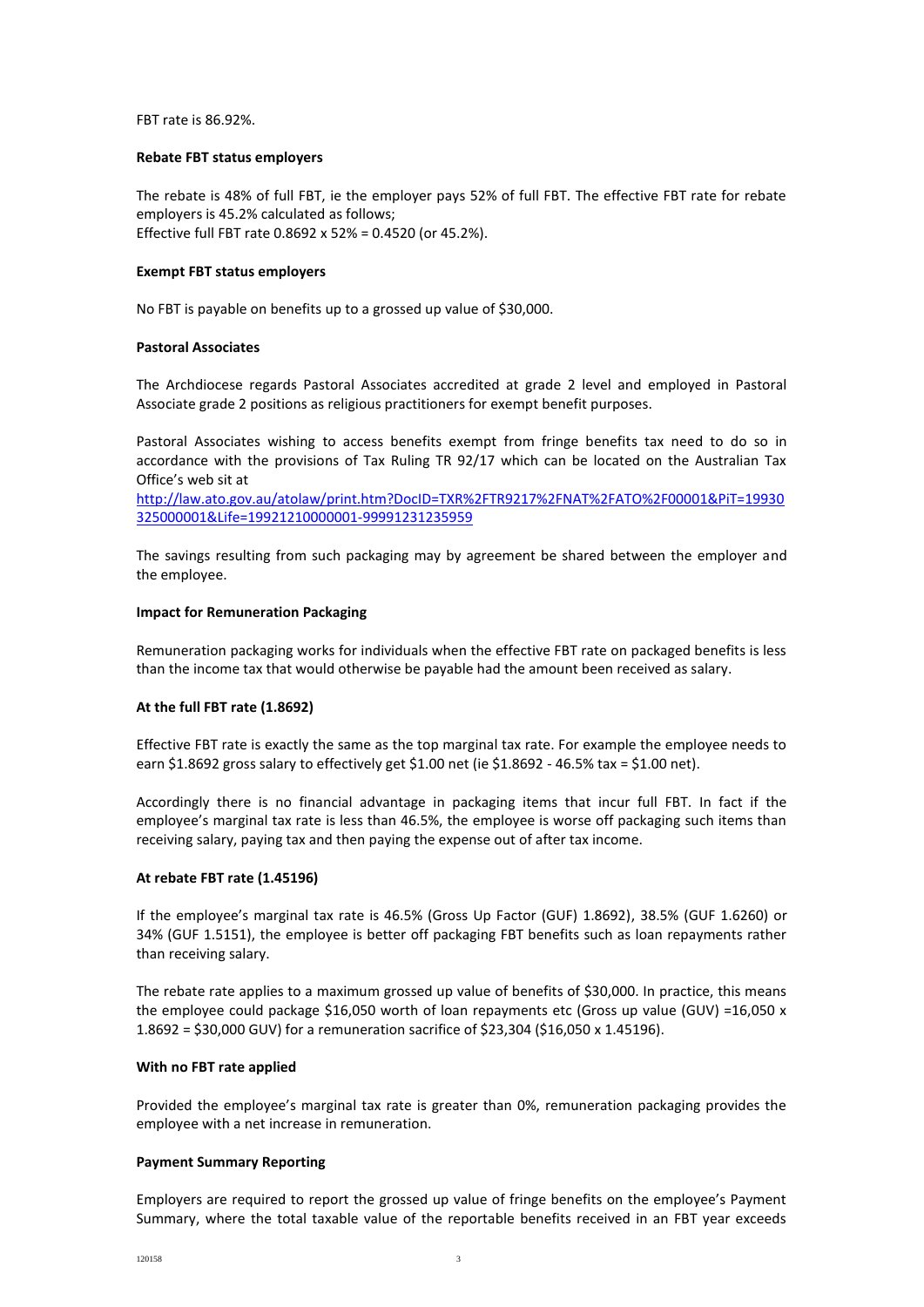\$2,000. This is regardless of the status of the employer, ie employees working for a rebateable or PBI employer are treated the same as other employees.

The grossed up value is the sum of the value of the fringe benefit and the FBT that would generally be payable on the fringe benefit. For example, if the value of the benefit is \$2,000 then the grossed up value is calculated as follows (the 1.8692 factor is used on all occasions):

| Value of Fringe Benefit            | $=$ | \$2,000 |
|------------------------------------|-----|---------|
| \$2,000 x 1.8692 (Gross up factor) | $=$ | \$3.738 |
| Gross up Value                     | $=$ | \$3.738 |

Only benefits that attract an FBT liability are reported on the Payment Summary.

The fringe benefits remuneration packaged for the FBT year (ie. 1 April 2012 to 31 March 2013) are reported on the Payment Summary for the financial year ending 30 June 2013.

Employers are also required to report Additional Superannuation on the employee's Payment Summary.

The following is a list of benefit items that will therefore be reported on the Payment Summary:

- Health fund premiums
- Loan repayments
- Car Benefits Scheme where there is an FBT liability
- Additional Superannuation (called Reportable Employer Superannuation Contributions)

The following is a list of benefit items that will not be reported on the Payment Summary:

Exempt benefits items

The grossed up value of fringe benefits will be included for most government surcharges and income tests.

## **Additional information on Additional Superannuation**

An employee may elect to include additional superannuation contributions to a complying fund chosen by the employee, provided payments can be made by electronic funds transfer and the fund is a public offer fund, as part of their remuneration package. Payments are made monthly. Contributions to the superannuation fund can only be made on behalf of the employee. Employee must provide evidence of membership of the fund and that the fund meets these requirements.

## **Additional information on exempt benefit items**

Items may be packaged on a case by case basis by agreement between the employer and the employee.

## **Additional information on health insurance (available only to those employed prior to 1 April 2006)**

Employees who are members of private health funds may make payments on behalf of themselves or their family on a before tax basis.

## **Additional information on loan repayments**

Employees who have mortgage or other loan repayments, including reimbursement of credit card repayments for non cash items, may make payments on a before tax basis.

## **Administration**

For the 2012/13 FBT year the Catholic Archdiocese of Melbourne provides remuneration packaging services free of charge and employees receive the benefit of all claimable input tax credits. This is provided the employee agrees to be paid monthly. However, it reserves the right to charge where the administrative cost of administering a particular package becomes excessive.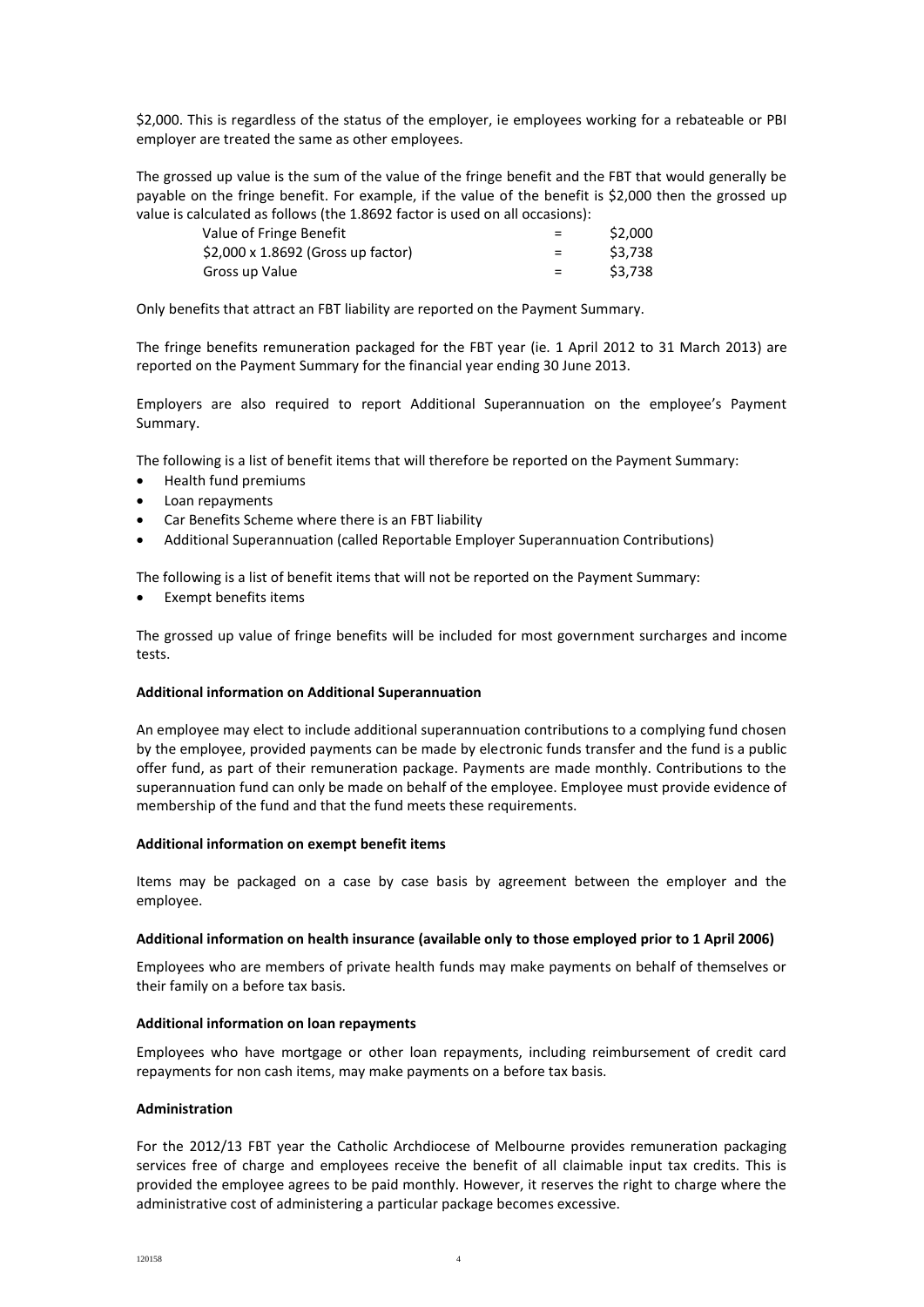Benefit payments will only be made where the Human Resource Manager has received a signed Remuneration Sacrifice Agreement (see attachment). A new Agreement is required each FBT year.

Staff who enter into a remuneration sacrifice agreement into an FBT year will be transferred to the monthly payroll at the earliest practical date. Those who cease remuneration packaging will be required to remain on the monthly payroll.

Upon commencement of remuneration packaging the cost of the selected optional benefit(s) and any FBT applicable to these benefits following will be deducted on a pro rata basis from the employee's base monthly remuneration.

Payments for benefit items will only be made where sufficient funds exist at the time the payment is due or the employee submits a request for payment. Employees are advised to provide an additional amount to meet any anticipated increases in the cost of that benefit during the FBT year.

All benefit payments will cease for employees on long term leave without pay unless alternative arrangements have been made. Any remuneration packaging arrangements will cease in the event that an employee is suspended without pay. Employees in receipt of workers compensation payments only will have their remuneration packaging ceased.

Any balance remaining in an employee's remuneration package on termination of employment will be paid as salary and taxed accordingly.

An employee may elect at any time to cease remuneration packaging by giving at least twenty eight days notice in writing to the Human Resource Manager. Should the employee wish to recommence packaging within the same remuneration package year, the employee may be required to meet the additional cost associated with the re-establishment of packaging arrangements.

# **Participation**

If you wish to participate in remuneration packaging contact the Human Resource Manager, Catholic Archdiocese of Melbourne*.* A completed agreement must provide the following details:

- The payment method (monthly payment or reimbursement)
- If a monthly payment, payment amount, the name to whom payments are to be made, the BSB and the account number

# **Methods of Payment**

Payment of benefit(s) will be made in one of the following ways:

- Monthly payment benefit(s) which have a fixed instalment amount and occur on a monthly basis (eg mortgage payments) will be made to the provider's bank account at the time the payroll is run, ie on or about the 15<sup>th</sup> of each month. <sup>1</sup>The exception is superannuation payments, which are made at the end of each calendar month at the same time as SG payments are made. All other payments are by reimbursement.
- Reimbursement an employee who pays the cost of a benefit(s) directly will be reimbursed on request and the provision of the original receipted account. Reimbursement will be by electronic funds transfer (EFT) to the employee's nominated bank account for payment of their salary in a subsequent payroll.

## **Further information**

For further information, contact Tom Carr, Human Resource Manager, Catholic Archdiocese of Melbourne on 9926 5629.

 $\overline{a}$ 

<sup>&</sup>lt;sup>1</sup> This will changed during this year such that super payments will be made on or about the  $15<sup>th</sup>$  of the month.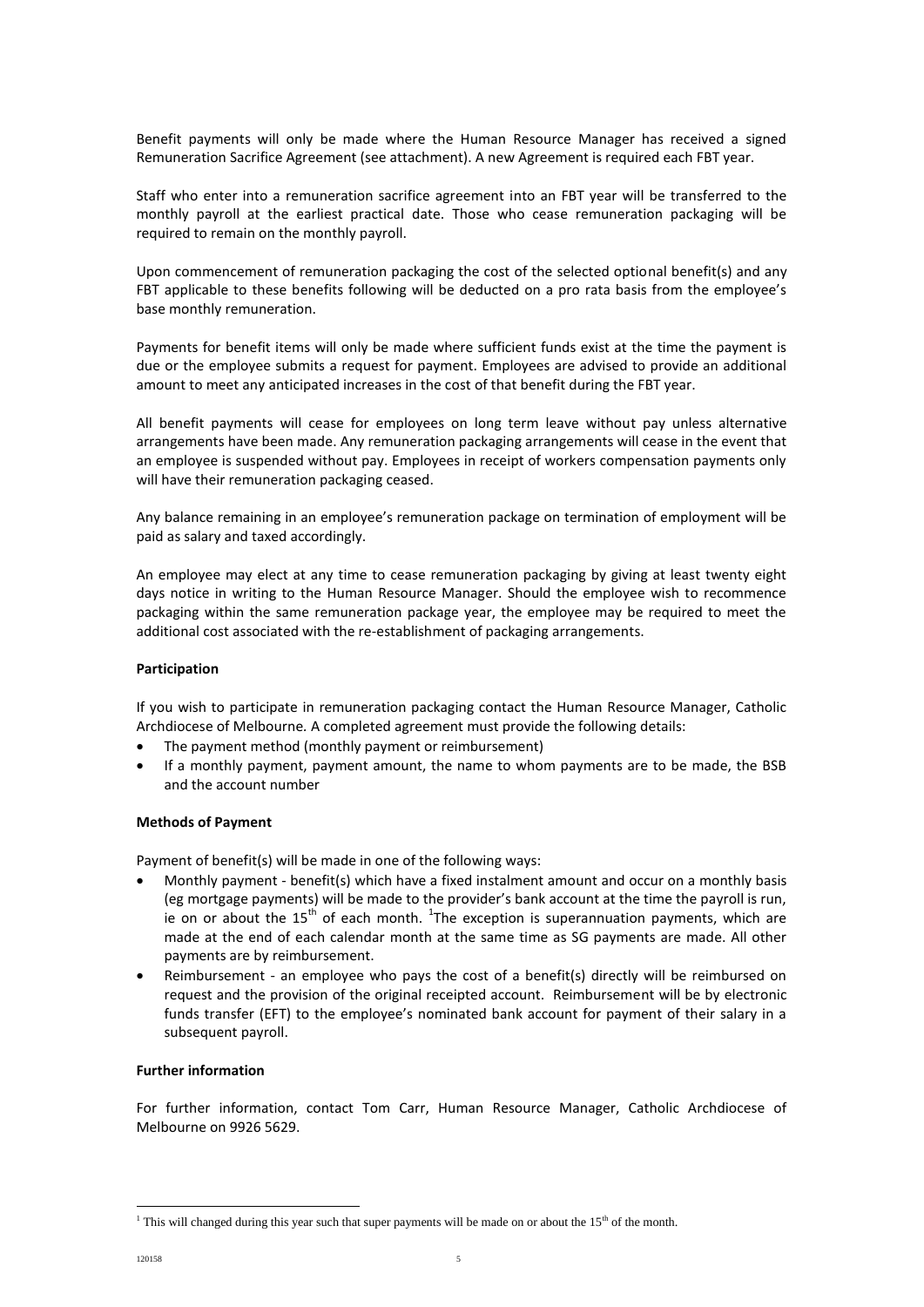**Attachment** 



# **REMUNERATION SACRIFICE AGREEMENT**

**Employer**

**Employee**

**Agreement Period**

This document forms part of your contract of employment with the Catholic Archdiocese of Melbourne and sets out your total remuneration package (TRP) and related matters.

# **GUIDE TO PACKAGE TERMS**

The formal terms and conditions of your TRP are set out under the heading "FORMAL TERMS" below. The following provides a guide to some of the more important items:

- All amounts stated are annual (see Clause 3).
- Adjustments between your cash and benefits components can be made at any time by agreement (see Clause 4). Under normal circumstances, and unless your TRP changes, you are expected to nominate your mix before the commencement of the FBT year which commences on 1 April each year and adhere to that for the following twelve months.
- If the cost to the Catholic Archdiocese of Melbourne of providing any benefit turns out to be more or less than the amount set out above, an adjustment will automatically be made to your cash entitlement to make up the difference (see Clauses 4, 5 and 6).
- Any outstanding amounts on adjustments will be settled up at the time you leave (see Clause 6).
- Statutory superannuation contributions will be made on the basis of the TRP (TRP divided by 1.09) and are met from within the TRP.
- Termination entitlements are based on the value of your TRP.

If any discrepancy or ambiguity arises between the comments set out above and the Formal Terms set out below, the Formal Terms will take precedence.

# **FORMAL TERMS**

Words which are in *bold and italics* have defined meanings that are either explained in the text or are set out in the last paragraph.

- 1. Your remuneration will be packaged and called your *total remuneration package (TRP)*.
- 2. Your *TRP* will be payable to you in the form of the following portions:
	- As *cash* for the amount set out in Item 2 of the Schedule (*cash* portion);
	- As *benefits* for the value set out in Item 3 of the Schedule (*benefits* portion).
- 3. Unless otherwise stated:
	- The amounts and values that make up your *TRP* will be calculated annually.
	- Your **benefits** will have the values and be provided in the form and on the terms as set out in Item 4 of the Schedule or otherwise in accordance with their terms.
	- The value of each *benefit* will be the value as provided over a *benefit period* and calculated as set out below. Such value will be taken to accrue to you on any benefit over each *benefit period* in accordance (as nearly as is practicable) with the application use or enjoyment of that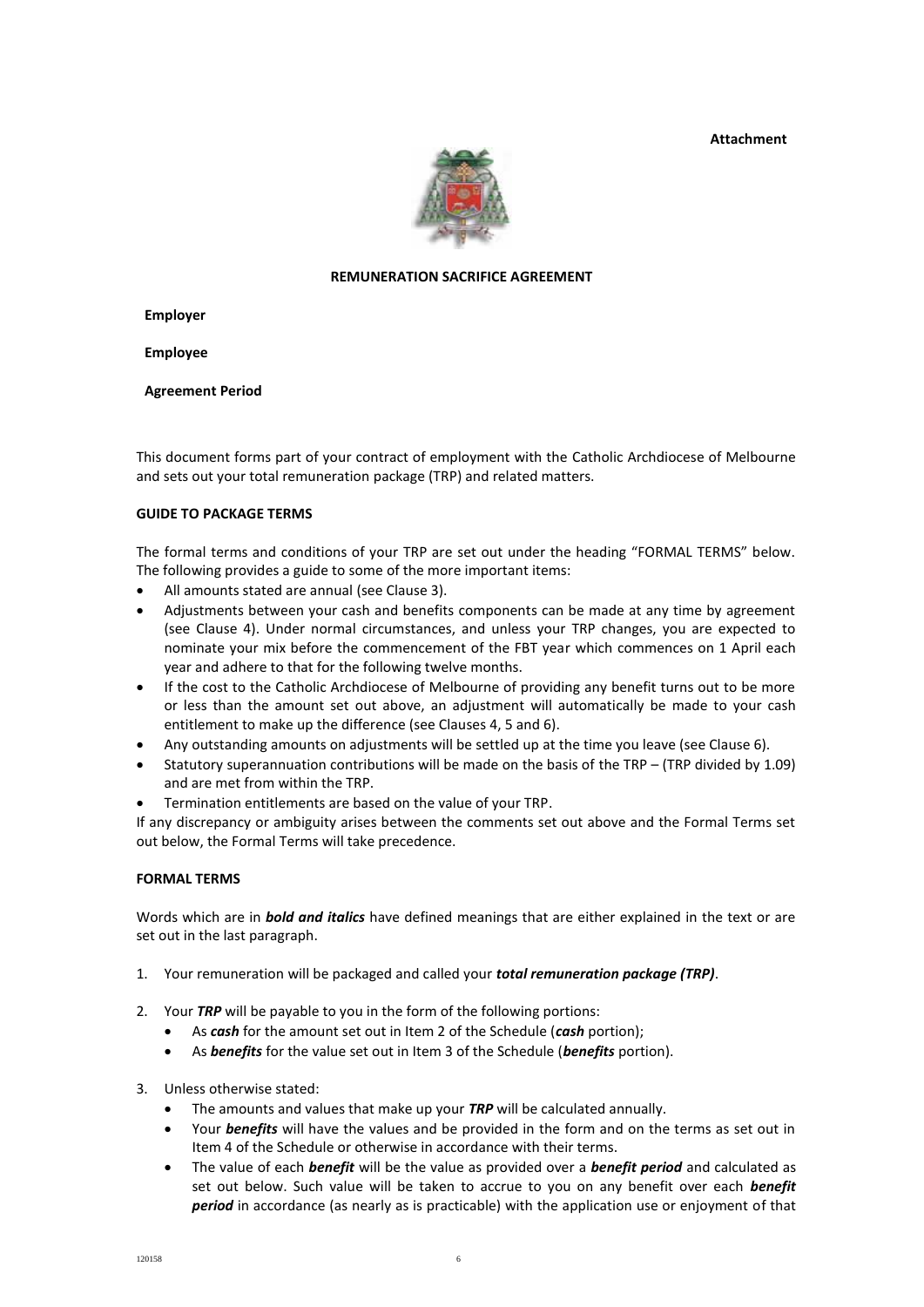*benefit*. Where it is not possible to apportion the provision of a *benefit* to particular times or periods within a *benefit period*, the value of that *benefit* will be deemed to accrue daily over each *benefit period*.

- 4. The components of your *TRP* may be varied during the agreement period at any time if agreed to in writing between you and the Catholic Archdiocese of Melbourne. If you are granted an increase in your *TRP* amount during the agreement period the components of that increase may be provided in the form of *cash* and/or *benefits.* However unless the components are agreed in writing between you and the Catholic Archdiocese of Melbourne any such increase will be provided solely in the form of *cash.* Where any such variation or increase is agreed to include *benefits* the principles set out in clause 5 will apply.
- 5. Your *TRP* is calculated having regard to the cost to Catholic Archdiocese of Melbourne of providing all components of your *TRP.* The cost to the Catholic Archdiocese of Melbourne of providing *benefits* is determined by comparison with the payment of an equivalent amount of *cash.* This cost may vary during the agreement period*.* Alternatively, the value of a *benefit* as set out in the Schedule may vary during the agreement period because it is an estimate or is contingent upon other things occurring. Any such variation may (at the Catholic Archdiocese of Melbourne's discretion) result in an adjustment being made between your *cash* portion and parts of your *benefits* portion to ensure that your *TRP* amount is maintained. Without being exhaustive, an adjustment reducing your *cash* portion may be made during the agreement period as a consequence of an increase in the cost to the Catholic Archdiocese of Melbourne of providing any *benefit***:**
	- Where that *benefit* ceases to be fully tax deductible to Catholic Archdiocese of Melbourne.
	- Where fringe benefits tax (*FBT*) becomes payable by Catholic Archdiocese of Melbourne on the provision of that *benefit* or the amount of *FBT* payable by Catholic Archdiocese of Melbourne on that *benefit* is increased for any reason.
	- Where goods and services tax (*GST*) becomes payable by Catholic Archdiocese of Melbourne on the provision of that *benefit* or the amount of *GST* payable by Catholic Archdiocese of Melbourne on that *benefit* is increased for any reason (note that the application of *GST* to a *benefit* may also affect the application of *FBT* to that *benefit***)**. Without being exhaustive, when calculating the cost to Catholic Archdiocese of Melbourne of *GST* on any *benefit*, regard may be had to:
		- $\triangleright$  the GST market inclusive value of the benefit; and
		- the benefit to Catholic Archdiocese of Melbourne of any *input tax credits* arising in Catholic Archdiocese of Melbourne in respect of the provision of the *benefit*
	- Where there is an increase in the reasonable costs of administering any scheme of which the provision of that *benefit* forms part. Alternatively, where a decrease in the cost to Catholic Archdiocese of Melbourne occurs, an adjustment will be made in your favour.
- 6. Any adjustment made under Clause 5 will be made as soon as is practicable after the excess or shortfall is known. To the extent that any adjustment in Catholic Archdiocese of Melbourne's favour cannot be fully recovered by reduction of the *cash* component, you will be notified of the balance owing and will be required to pay that balance to Catholic Archdiocese of Melbourne within 30 days of written notification to you or on the date your employment terminates (whichever occurs earlier).
- 7. *The superannuation guarantee charge* amount is to be met from within the TRP amount.
- 8. Upon termination of your employment your long service leave, other statutory entitlements and other termination payments will be based upon your *TRP*.
- 9. You will obtain and provide to Catholic Archdiocese of Melbourne all necessary declaration forms, receipts and supporting documentation necessary on your part under the *Tax Acts* in respect of any *benefits* provided to you under this agreement.
- 10. The terms set out in this document take precedence over any conflicting terms or representations (present or future, written or oral) between you and Catholic Archdiocese of Melbourne unless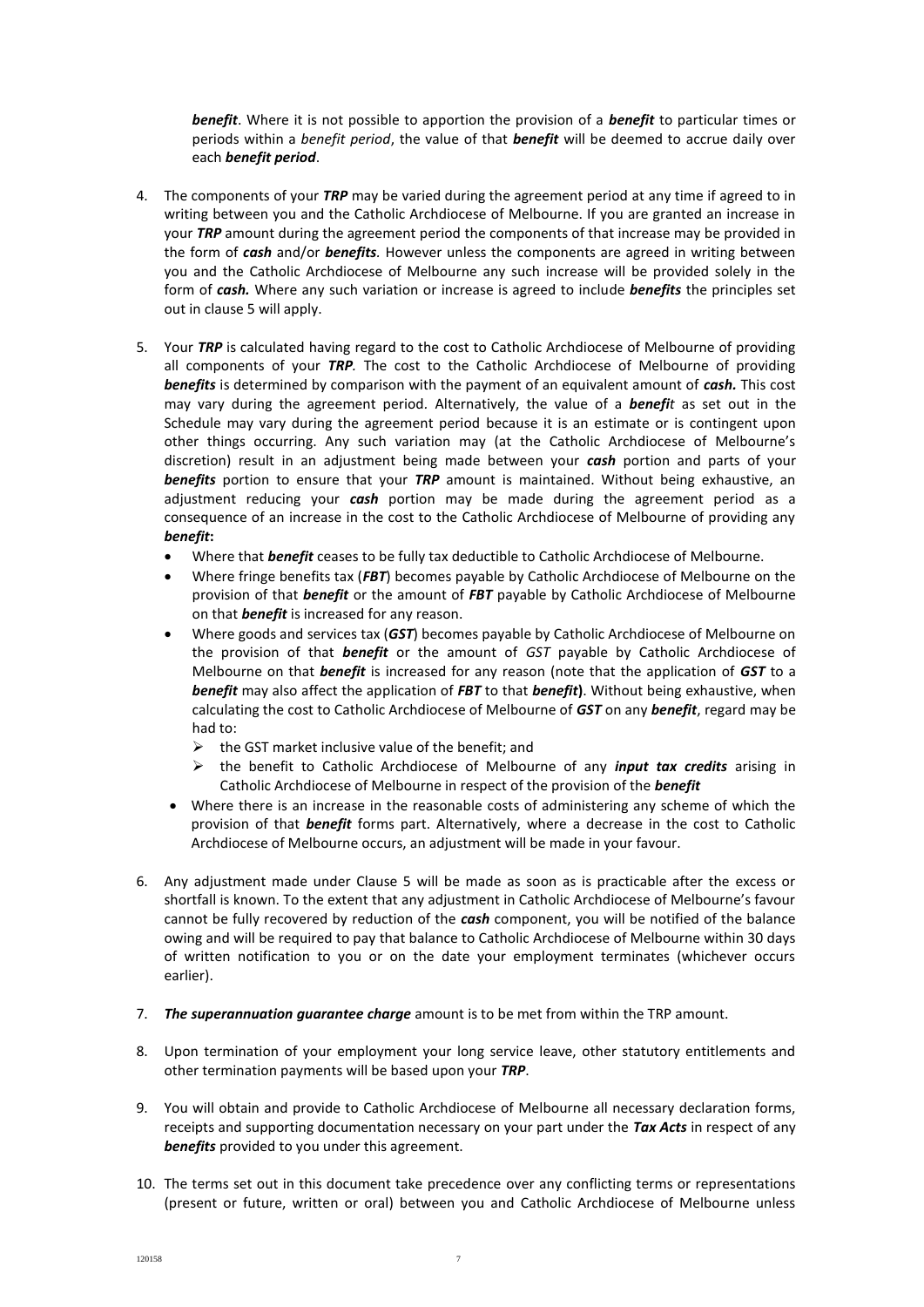those conflicting terms or representations are in writing and are expressly stated to replace or vary the terms set out in this document.

11. Definitions and Interpretation

#### *Additional superannuation*

Means superannuation contributions to be made as part of the *benefits* portion and being more particularly described in Item 4.

#### *Benefits*

Means *superannuation guarantee charge, additional superannuation, fringe benefits* and *exempt benefits*

## *Benefit period*

Means the provision of a *benefit* over a period of 12 months.

#### *Cash*

*Payments made to you that are subject to PAYG tax*

#### *Exempt benefits*

Means benefits which are "benefits" for the purposes of the *Tax Acts* but which are excluded from the definition of "fringe benefit".

#### **Fringe benefits**

Means benefits which are "fringe benefits" for the purposes of the *Tax Acts.*

#### **GST Act**

Means A New Tax System (Goods and Services) Act 1998.

#### *GST exclusive value*

Has the meaning defined in the *Tax Acts*

### *GST market inclusive value*

Has the meaning defined in the *Tax Acts*

#### *Input tax credit*

Has the meaning defined in the *Tax Acts*

#### *Superannuation guarantee charge*

Means an amount calculated in accordance with the following formula: TRP-(TRP/1.09) for the Catholic Archdiocese of Melbourne in respect of the employee for the purposes of Part 3 of the **Superannuation Guarantee (Administration) Act 1992.**

#### *Tax Acts*

Means the Income Tax Assessment Act 1936, the Income Tax Assessment Act 1997, the Fringe Benefits Assessment Act 1986 and the GST Act.

### *Total remuneration package*

Includes all benefits, cash and the cost to the Catholic Archdiocese of Melbourne of meeting the FBT arising from the provision of the benefits.

References to the singular include the plural and vice versa and references to any gender include other genders. References to a person includes a firm, body corporate, body politic, unincorporated association or authority.

References to a party include that party's successors, legal personal representatives, nominees, administrators, substitutes (including, but not limited to, people taking by novation) and permitted assigns. eferences to any statute include that statute as amended or substituted from time to time and any regulations made pursuant to that statute.